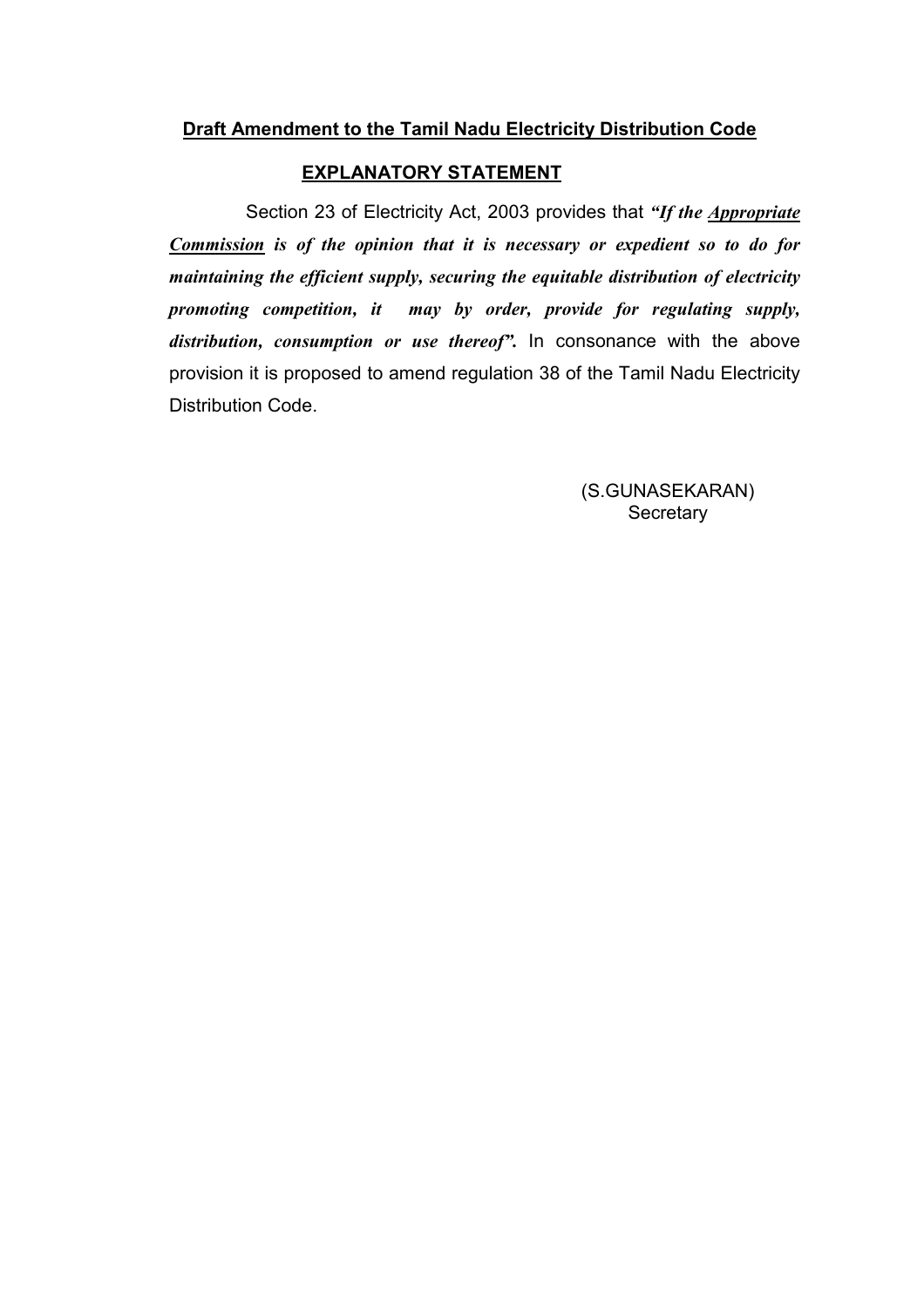### TAMIL NADU ELECTRICITY REGULATORY COMMISSION

## Draft Amendment to the Tamil Nadu Electricity Distribution Code

Notification No.TNERC /  $DC / 8$  ....../ dated ... 2012

\*\*\*\*\*\*

 1. The following draft of amendment to the Tamil Nadu Electricity Distribution Code, which it is proposed to make in exercise of the powers conferred by sub-section (1) of section 181 read with sections 23 and 46 of the Electricity Act, 2003 (Central Act 36 of 2003) and all other powers enabling it in this behalf, is hereby published for information of all persons likely to be affected thereby, as required by sub-section (3) of section 181 of the said Act.

 2. Notice is hereby given that the draft amendment will be taken into consideration on or after the expiry of fifteen days from the date of publication of this Notification in the TNERC website and that any objection or suggestion, which may be received from any person with respect thereto before the expiry of the aforesaid period will be considered by the Commission.

 3. Objection or suggestion, if any, should be addressed in duplicate to the Secretary, Tamil Nadu Electricity Regulatory Commission, 19-A, Rukmini Lakshmipathy Salai, Egmore , Chennai-600008

#### DRAFT AMENDMENT

In the said Regulation, for regulation 38, the following regulation shall be substituted, namely:-

#### "38. RESTRICTIONS ON USE OF ELECTRICITY:

- (1) The consumer shall curtail, stagger, restrict, regulate or altogether cease to use electricity when so directed by the Licensee, in case of any emergency in the Licensee's power system or as per the directives of SLDC/ SSLDC. The Licensee shall not be responsible for any loss or inconvenience caused to the consumer as a result of such curtailment, staggering, restriction, regulation or cessation of use of electricity.
- (2) Notwithstanding anything contained in any agreement/ undertaking executed by a consumer with the Licensee or in the tariff applicable to him, in case of shortage of power, the consumer shall restrict the use of electricity in terms of his/her maximum demand and/ or energy consumption in the manner and for the period as may be specified in any order that may be made by the Licensee with the approval of the Commission and the Licensee shall not be responsible